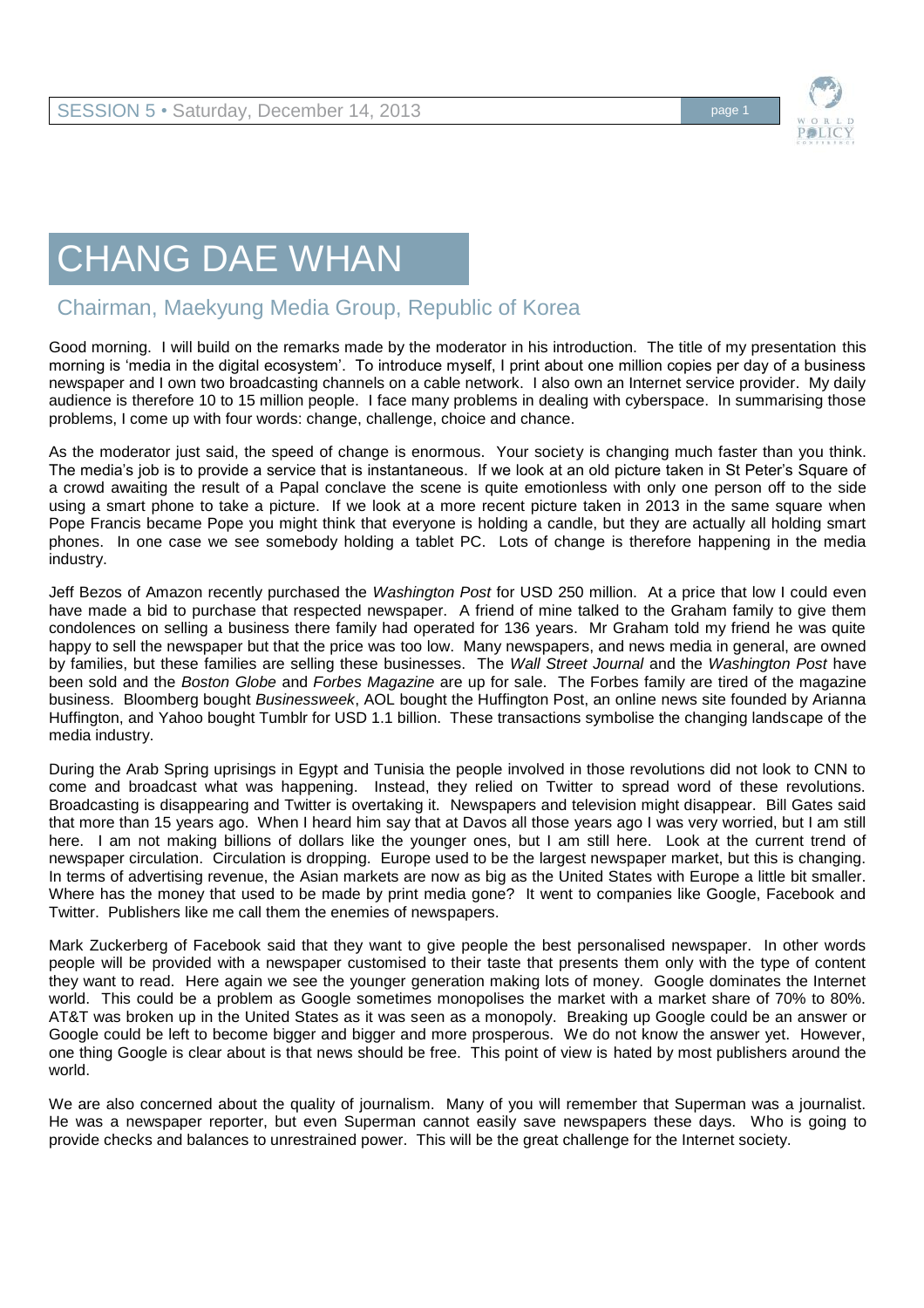

I now move on to the topic of choice. By choice I meant business opportunities for print media. There are many ideas for how we can cope with the new business media environment. The first idea is monetisation. Why should people not pay anything to us? I have about 600 journalists working for me. They work day and night. They are extremely determined to serve their country. Why should the content they provide be free? I disagree with the notion of giving free content to everyone. In the United States about 48% of publishers have a paid content model. Many newspapers are talking about becoming mobile. The Fox News newsroom is trying to integrate print, online services and mobile services. Their screen is much bigger than your small iPad. I am also trying to integrate my newspapers, two television channels, Internet service and mobile service. However, I have learned that people have different skills. Print journalists cannot easily become television journalists or mobile journalists. We journalists therefore have a limited capacity and can only do one thing at a time.

We are moving towards the Big Data society. There is a cartoon showing that newsrooms might have what marketers want. The *New York Times* is retargeting their services. They closely track visitors to their website for their marketing services. A real time bidding system is one example of what can be done. We all know that Google is developing new services. An example of this is Google Glass, which could be used to report from a crime scene in real time online to a newsroom. Some of you may have bought the Samsung Galaxy Gear which comes with a wristwatch. These new media devices have the potential to be killer applications.

Robots will appear. I am interested in computer-driven journalism. Can I save on the costs of hiring a person? Can I have my computer write articles? It is near. We have drones over the Middle East fighting terrorists. I believe there will be drones equipped with cameras at the next Papal conclave. I tried to use drones in this way in Korea, but I learned that I could not do so in the city because of the military situation with North Korea. I could, however, perhaps use drone journalism outside of the city.

The *New York Times* won the Pulitzer Prize for using multimedia journalism. It was nothing new. It was a mix of video, data, photos and infographics that combined to come up with a finished article. People involved in print media are not just sitting ducks. We are looking for chances and business opportunities. Jeff Bezos talks about the future of newspaper publishing. Many newspaper publishers wondered why Bezos purchased the *Washington Post*. What is his big idea for the next stage? Bezos likes to have a very personal media. We are watching him closely to see what his new business profit model will be in the future.

I know everyone is interested in social network news, but analysis has shown that 95% of information on Twitter is noise. People want verified articles with accuracy and authority. We do not like rumours. We want to have authoritative news coming from major news companies. Authenticity and sincerity are what we want from cyberspace.

What about digital dimension? I know you are sitting here and have your smart phones connected to your offices, giving orders to your secretaries and listening to music. You are using multimedia and multitasking. You are exposed to digital dimension. Newspapers will filter out rumours coming out of these new devices. I am therefore somewhat optimistic that good newspapers will survive into the future and continuously look for business opportunities. Media is communication and it will last as long as mankind exists.

Regarding the future of media, newspapers must make money to service good journalism. Monetisation is going to be the biggest problem facing most newspapers. We have technology disruption coming in the form of mobile, social and Big Data. How are we going to adapt to these new technologies? Human values are important. People make great journalists. After all, journalists are human beings with good ideas. Newspapers will be able to innovate using the ideas I have put forward today.

People from Google came to see me last week. I do not like the people from Google. As I told you, they are the enemies of newspapers. However, they want to coexist with print media. They suggested a Google application, Google docs, cloud service and Google Hangout. In five years we may not have to gather here in Monaco. We could just have a conference via Google Hangout. Lots of money could be saved in that way. New services include Snapchat, which was mentioned earlier, Flipboard and Evernote, which is a private search engine which may become your external brain. Your brain has limited capacity, but by using the cloud service everywhere your brain capacity expands immensely. 75 million users are already using Evernote.